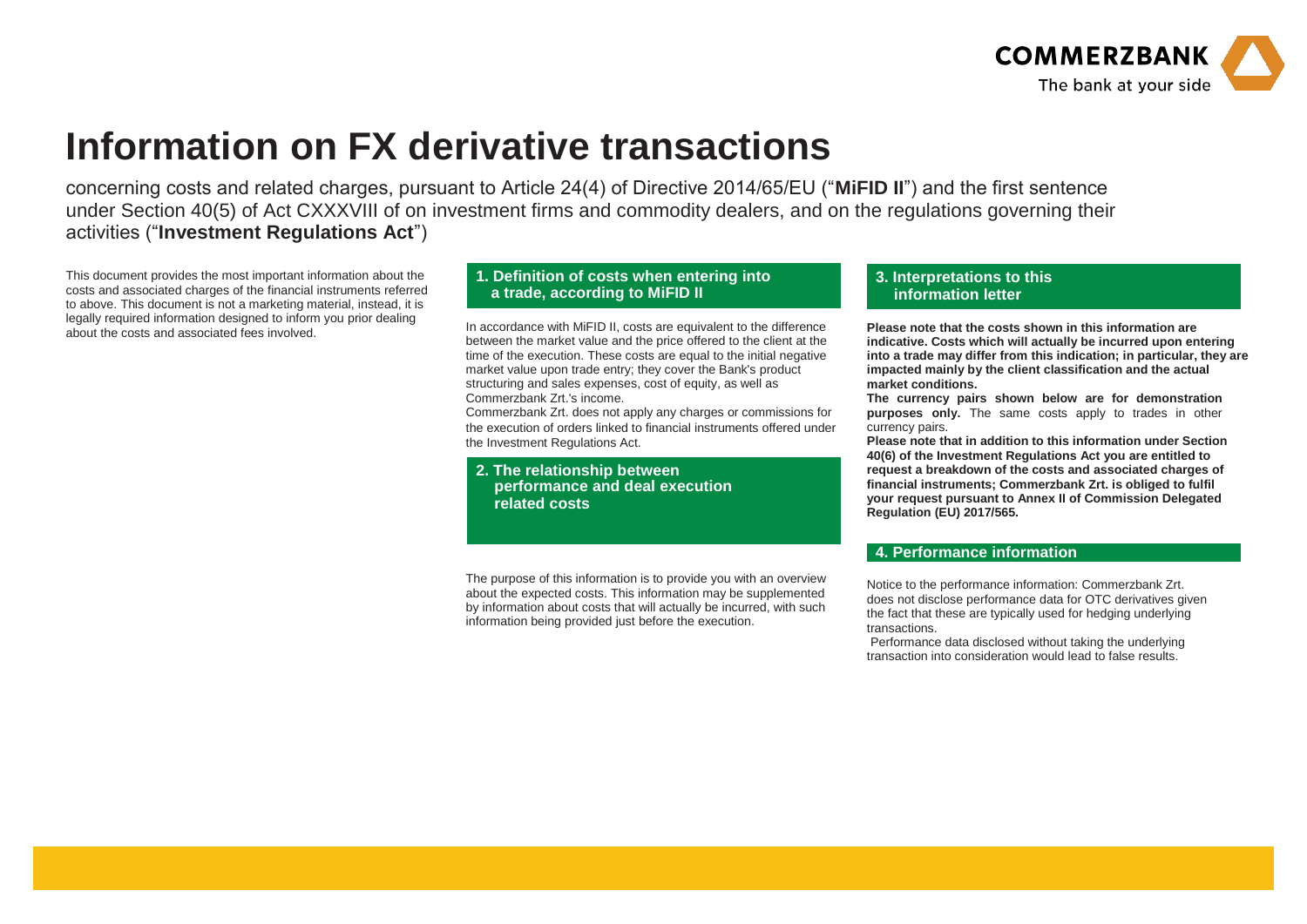| <b>FX Forward/NDF</b> |                     | Standardised cost based on a notional of EUR<br>1,000,000.00 |                 |            |                           |            |              |  | <b>FX Swap</b>   |
|-----------------------|---------------------|--------------------------------------------------------------|-----------------|------------|---------------------------|------------|--------------|--|------------------|
| <b>Maturity:</b>      |                     |                                                              | <b>6 months</b> |            | 12 <sub>2</sub><br>months |            | 18<br>months |  | <b>Maturity:</b> |
| <b>Currency pair</b>  | Minimum cost in EUR | <b>EUR</b>                                                   | %               | <b>EUR</b> | %                         | <b>EUR</b> | ℅            |  | Currency p       |
| EUR/USD               | 150                 | 6,667                                                        | 0.67%           | 13,333     | 1.33 %                    | 20,000     | 2.00%        |  | EUR/USD          |
| EUR/GBP               | 150                 | 6,667                                                        | 0.67%           | 13,333     | 1.33 %                    | 20,000     | 2.00%        |  | EUR/GBP          |
| EUR/CHF               | 150                 | 6,667                                                        | 0.67%           | 13,333     | 1.33 %                    | 20,000     | 2.00 %       |  | EUR/CHF          |
| EUR/JPY               | 150                 | 6,667                                                        | 0.67%           | 13,333     | 1.33 %                    | 20,000     | 2.00 %       |  | EUR/JPY          |
| EUR/AUD               | 150                 | 6,667                                                        | 0.67%           | 13,333     | 1.33 %                    | 20,000     | 2.00 %       |  | EUR/AUD          |
| EUR/CAD               | 150                 | 6,667                                                        | 0.67%           | 13,333     | 1.33 %                    | 20,000     | 2.00%        |  | EUR/CAD          |
| EUR/HKD               | 150                 | 6,667                                                        | 0.67%           | 13,333     | 1.33 %                    | 20,000     | 2.00 %       |  | EUR/HKD          |
| EUR/SEK               | 150                 | 6,667                                                        | 0.67%           | 13,333     | 1.33 %                    | 20,000     | 2.00 %       |  | EUR/SEK          |
| EUR/NOK               | 150                 | 6,667                                                        | 0.67%           | 13,333     | 1.33 %                    | 20,000     | 2.00 %       |  | EUR/NOK          |
| EUR/DKK               | 150                 | 6,667                                                        | 0.67%           | 13,333     | 1.33 %                    | 20,000     | 2.00%        |  | <b>EUR/DKK</b>   |
| EUR/NZD               | 150                 | 6,667                                                        | 0.67%           | 13,333     | 1.33 %                    | 20,000     | 2.00 %       |  | EUR/NZD          |
| EUR/SGD               | 150                 | 6,667                                                        | 0.67%           | 13,333     | 1.33 %                    | 20,000     | 2.00 %       |  | EUR/SGD          |
| EUR/MXN               | 150                 | 6,667                                                        | 0.67%           | 13,333     | 1.33 %                    | 20,000     | 2.00%        |  | EUR/MXN          |
| EUR/HRK               | 150                 | 6,667                                                        | 0.67%           | 13,333     | 1.33 %                    | 20,000     | 2.00 %       |  | EUR/HRK          |
| EUR/BGN               | 150                 | 6,667                                                        | 0.67%           | 13,333     | 1.33 %                    | 20,000     | 2.00%        |  | EUR/BGN          |
| EUR/CZK               | 150                 | 6,667                                                        | 0.67%           | 13,333     | 1.33 %                    | 20,000     | 2.00 %       |  | EUR/CZK          |
| EUR/HUF               | 150                 | 6,667                                                        | 0.67%           | 13,333     | 1.33 %                    | 20,000     | 2.00 %       |  | EUR/HUF          |
| <b>EUR/PLN</b>        | 150                 | 6,667                                                        | 0.67%           | 13,333     | 1.33 %                    | 20,000     | 2.00%        |  | EUR/PLN          |
| EUR/RON               | 150                 | 6,667                                                        | 0.67%           | 13,333     | 1.33 %                    | 20,000     | 2.00 %       |  | EUR/RON          |
| EUR/RUB               | 150                 | 6,667                                                        | 0.67%           | 13,333     | 1.33 %                    | 20,000     | 2.00 %       |  | EUR/RUB          |

| <b>FX Swap</b>       |                     | 1,000,000.00    | Standardised cost based on a notional of EUR |              |        |              |        |
|----------------------|---------------------|-----------------|----------------------------------------------|--------------|--------|--------------|--------|
| <b>Maturity:</b>     |                     | <b>6 months</b> |                                              | 12<br>months |        | 18<br>months |        |
| <b>Currency pair</b> | Minimum cost in EUR | <b>EUR</b>      | %                                            | <b>EUR</b>   | %      | <b>EUR</b>   | $\%$   |
| EUR/USD              | 150                 | 6,667           | 0.67%                                        | 13,333       | 1.33 % | 20,000       | 2.00%  |
| EUR/GBP              | 150                 | 6,667           | 0.67%                                        | 13,333       | 1.33 % | 20,000       | 2.00 % |
| EUR/CHF              | 150                 | 6,667           | 0.67%                                        | 13,333       | 1.33 % | 20,000       | 2.00 % |
| EUR/JPY              | 150                 | 6,667           | 0.67%                                        | 13,333       | 1.33 % | 20,000       | 2.00 % |
| EUR/AUD              | 150                 | 6,667           | 0.67%                                        | 13,333       | 1.33 % | 20,000       | 2.00 % |
| EUR/CAD              | 150                 | 6,667           | 0.67%                                        | 13,333       | 1.33 % | 20,000       | 2.00 % |
| EUR/HKD              | 150                 | 6,667           | 0.67%                                        | 13,333       | 1.33 % | 20,000       | 2.00%  |
| <b>EUR/SEK</b>       | 150                 | 6,667           | 0.67%                                        | 13,333       | 1.33 % | 20,000       | 2.00%  |
| EUR/NOK              | 150                 | 6,667           | 0.67%                                        | 13,333       | 1.33 % | 20,000       | 2.00 % |
| EUR/DKK              | 150                 | 6,667           | 0.67%                                        | 13,333       | 1.33 % | 20,000       | 2.00%  |
| EUR/NZD              | 150                 | 6,667           | 0.67%                                        | 13,333       | 1.33 % | 20,000       | 2.00 % |
| EUR/SGD              | 150                 | 6,667           | 0.67%                                        | 13,333       | 1.33 % | 20,000       | 2.00 % |
| EUR/MXN              | 150                 | 6,667           | 0.67%                                        | 13,333       | 1.33 % | 20,000       | 2.00 % |
| EUR/HRK              | 150                 | 6,667           | 0.67%                                        | 13,333       | 1.33 % | 20,000       | 2.00 % |
| EUR/BGN              | 150                 | 6,667           | 0.67%                                        | 13,333       | 1.33 % | 20,000       | 2.00 % |
| EUR/CZK              | 150                 | 6,667           | 0.67%                                        | 13,333       | 1.33 % | 20,000       | 2.00 % |
| EUR/HUF              | 150                 | 6,667           | 0.67%                                        | 13,333       | 1.33 % | 20,000       | 2.00%  |
| EUR/PLN              | 150                 | 6,667           | 0.67%                                        | 13,333       | 1.33 % | 20,000       | 2.00 % |
| EUR/RON              | 150                 | 6,667           | 0.67%                                        | 13,333       | 1.33 % | 20,000       | 2.00 % |
| EUR/RUB              | 150                 | 6,667           | 0.67%                                        | 13,333       | 1.33 % | 20,000       | 2.00 % |